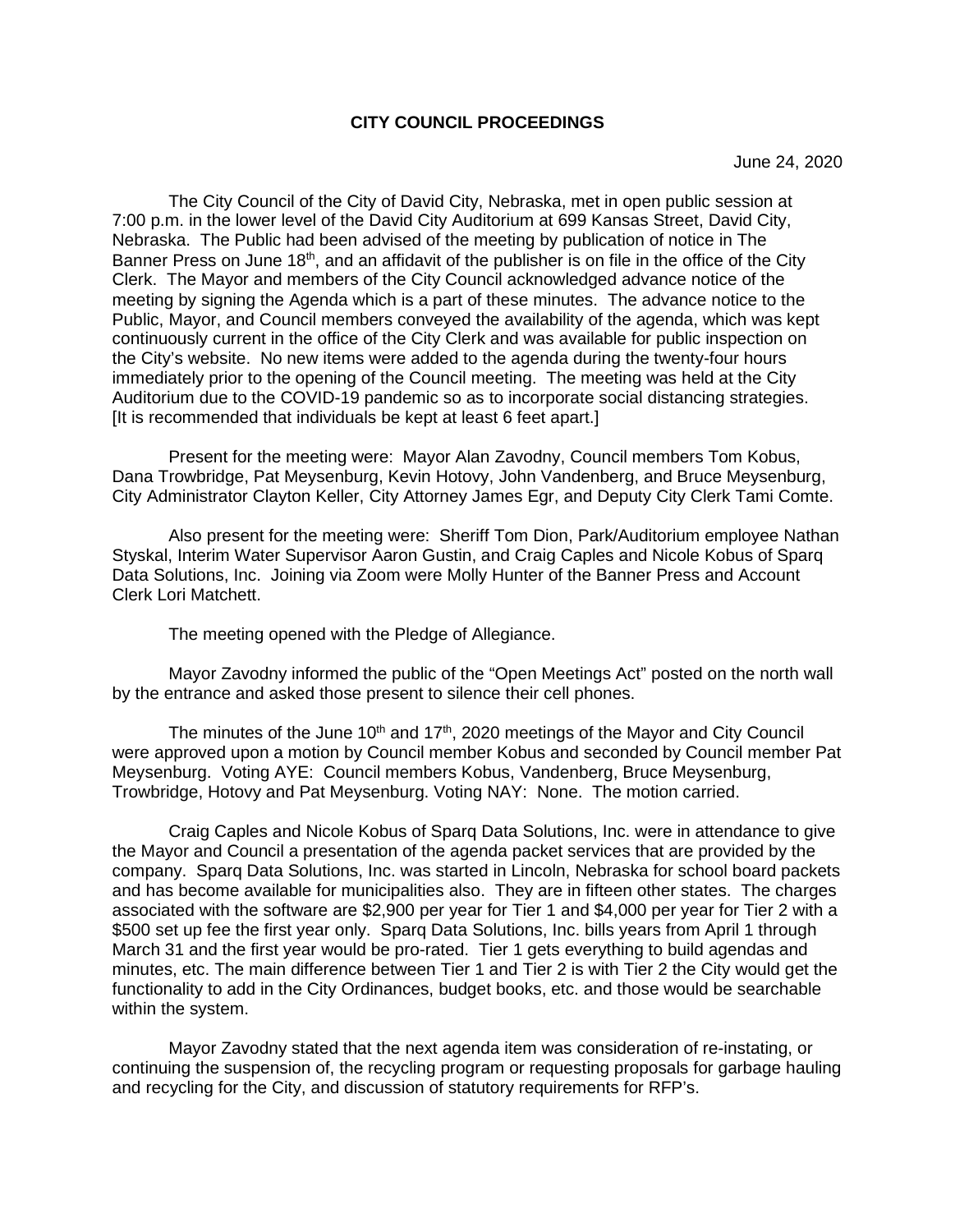Mayor Zavodny asked City Administrator Clayton Keller to bring the Council up to date on the process for requesting RFP's from garbage haulers.

City Administrator Clayton Keller said, "I had a phone call today with Vanessa Silke from Omaha. She helps with the Nebraska Recycling Council. I told her we were interested in recycling with garbage hauling contracts. She said to kick start the process that we just have to say in an open meeting that we are interested in this process and that a year from now we will be concluding the bid process for a single hauler in town. So, we could make a formal motion where we formally say that or since I've now said it in an open meeting, we're okay.:

Mayor Zavodny said, "Do we know that we have that as an option? I hate that we haven't been able to have recycling. That's been a bad deal. If we're going to be fair and analyze these things, apparently, it's helpful to explain why we've come to some of the decisions that we have and we'll touch upon that in a second without really discussing them. I think that the public wants to know how we're coming to this decision. What I have as the three main things are: we have a machine that isn't really safe to operate and it needs some serious repair or replacement and putting the money into it would be highly questionable. I don't feel that anybody can prove to me that this market is stable. Everybody that I've talked to says if you're relying on the Chinese, especially for cardboard, says it's not stable. And finally, even if we wanted to start up again, finding staffing for that, over the years, has been next to impossible and we have no leads on who we'd get to run it."

Council member Pat Meysenburg said, "Is there anybody in town that even picks up recyclables anymore?"

Mayor Zavodny said, "That was my question. We can have great intentions in going to one hauler, but we need to find somebody who will take the garbage and take the recycling. Does that exist?"

Council member Pat Meysenburg said, "Some of the haulers won't pick up extra stuff either. If it's not in the barrel, they won't pick it up."

City Administrator Clayton Keller said, "So, one of the things that she talked to me about was having David City join what they typically call a hub and spoke process, where a garbage hauler would come here and we're one of the spokes and they pick up our garbage and recycling and they take it a hub and that's the center that deals with getting the recycling material out. So, we're just on the conveyor belt for the garbage hauler to take the material somewhere else and that's where they dispose of it."

Council member Pat Meysenburg said, "How about the people that don't use garbage service? These little old ladies that only have one bag a month. We're going to charge them how much?"

Mayor Zavodny said, "You know, that's going to come up."

Council member Trowbridge said, "Are we getting a tacit admission from the public that not all of them use a garbage service?"

Mayor Zavodny said, "Many don't."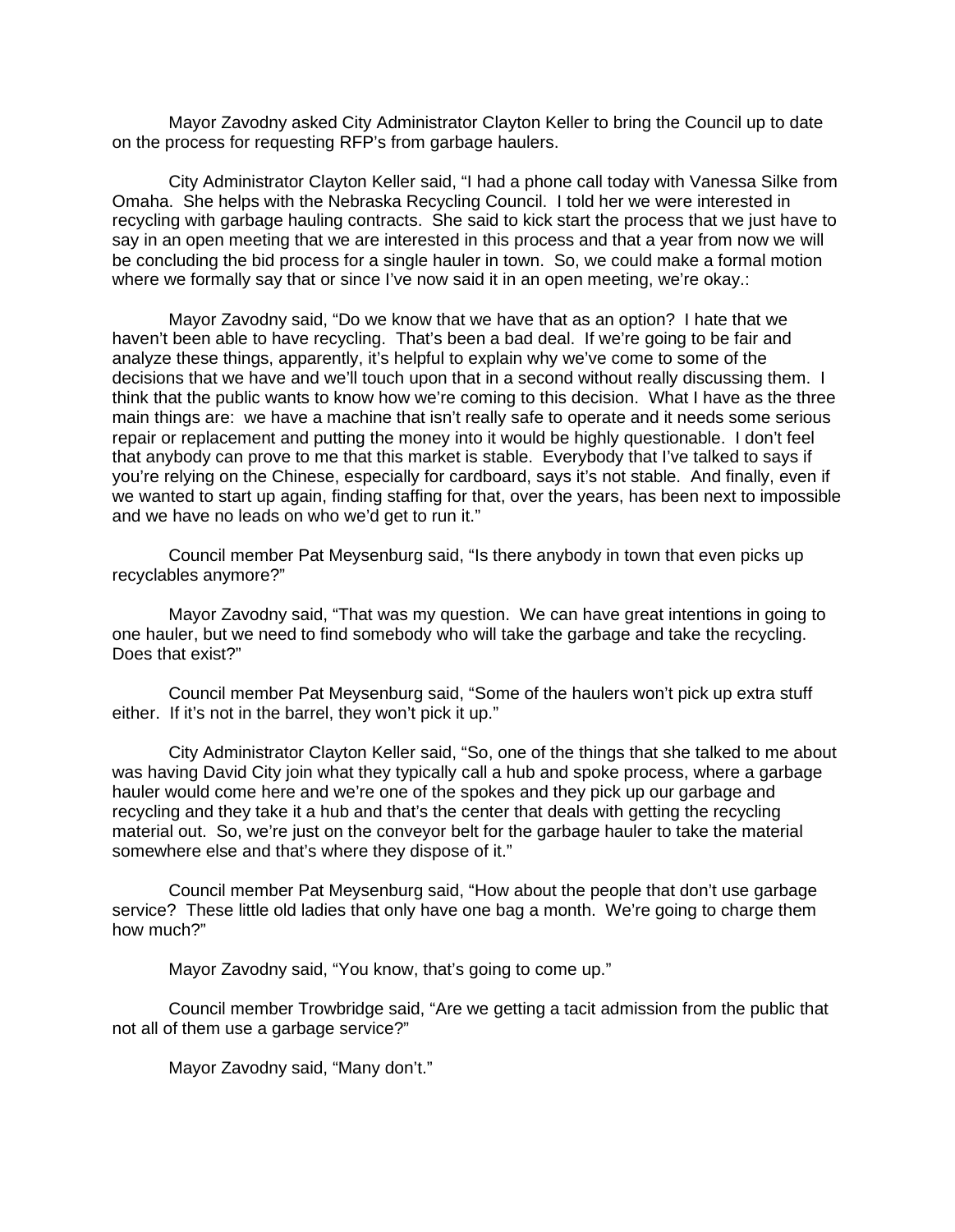Council member Trowbridge said, "That's what we're hearing because eight or ten years ago, it went the other direction and people said "we all use one". No, they don't."

Council member Pat Meysenburg said, "There's people that don't use one."

Council member Trowbridge said, "About forty percent of the public does not have a garbage service."

Council member Pat Meysenburg said, "Some of the little old ladies put it in their neighbor's trash can."

Council member Trowbridge said, "Will we allow them to share? That came up before."

Mayor Alan Zavodny said, "I think that once you start to do that, we complicate the system so much that it doesn't work. I think that's part of the problem. They only have one bag a month, but it has to go somewhere. So, somebody is dealing with it. Maybe the neighbor says that it's ok for them to throw it in theirs. But, we almost need to say that every meter creates garbage.

Council member Trowbridge made a motion to approve the Local Authority/Business Economic Opportunity Program Agreement. Council member Hotovy seconded the motion. Voting AYE: Council members

Mayor Zavodny gave an update on the COVID-19 Coronavirus.

The next agenda item was consideration of going into executive session

Council member Hotovy made a motion to go into executive session to discuss 1) personnel (Building Inspector), 2) litigation, and 3) the Law Enforcement Contract between the City of David City and Butler County. Council member Bruce Meysenburg seconded the motion. Voting AYE: Council members Bruce Meysenburg, Hotovy, Trowbridge, Kobus, Vandenberg, and Pat Meysenburg. Voting NAY: None. The motion carried.

Mayor Zavodny stated, "Now at 8:07 p.m. we are going into executive session to discuss personnel matters (Building inspector); litigation; and the Law Enforcement Contract between the City of David City and Butler County." Mayor Zavodny, all of the Council members, City